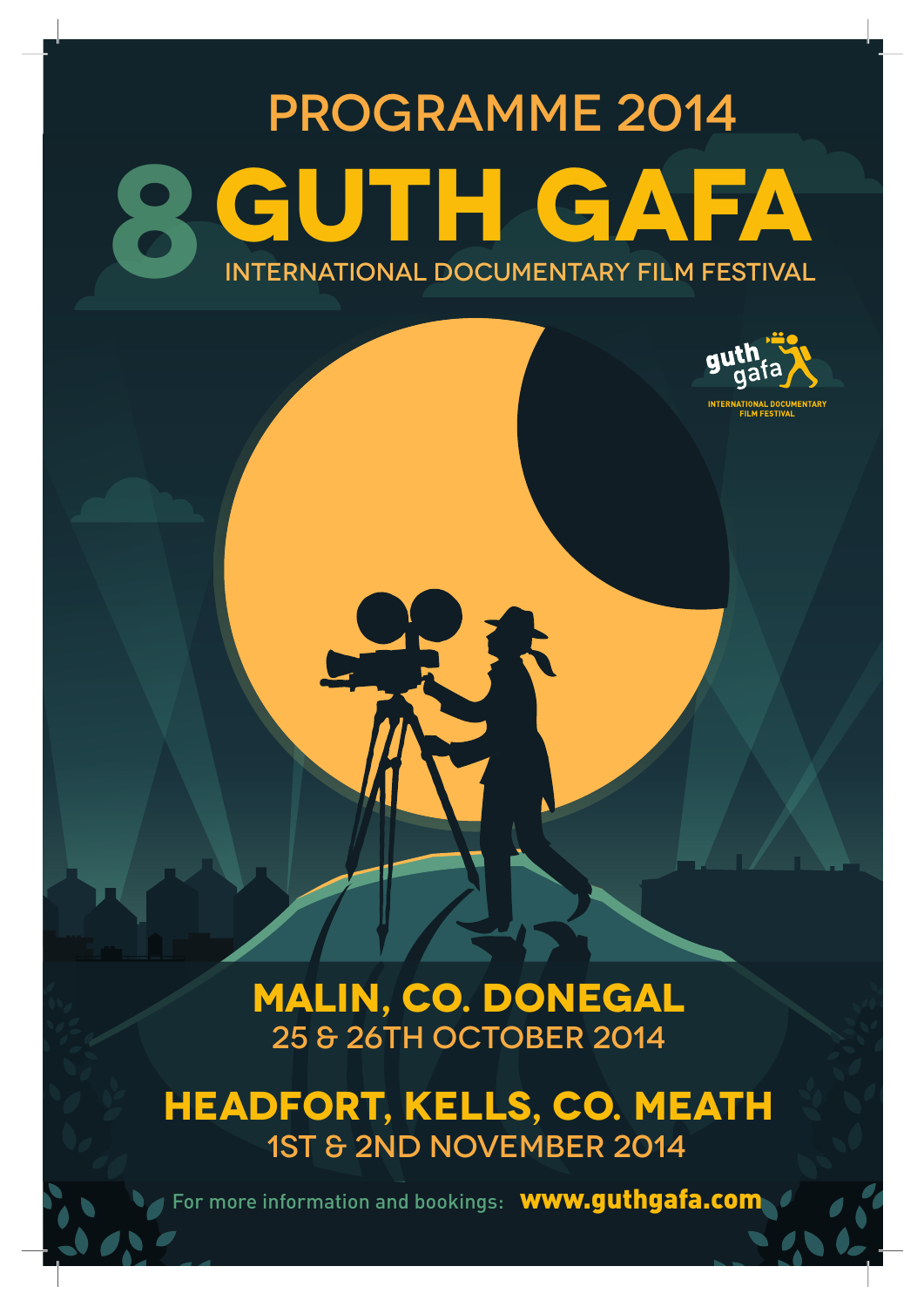# EORAIR **HILLYGH CERUTH** 2014-2020 An Fo-Chlár MEDIA

Ag Tacú leis an earnáil closamhairc Eorpach

# CREATIVE EUROP 2014-2020

The MEDIA Sub-Programme of Creative Europe

Supporting the European Audiovisual Sector

Gach eolas ar fáil ag / Further information www.creativeeuropeireland.eu







**An Eoraip** ruthaitheach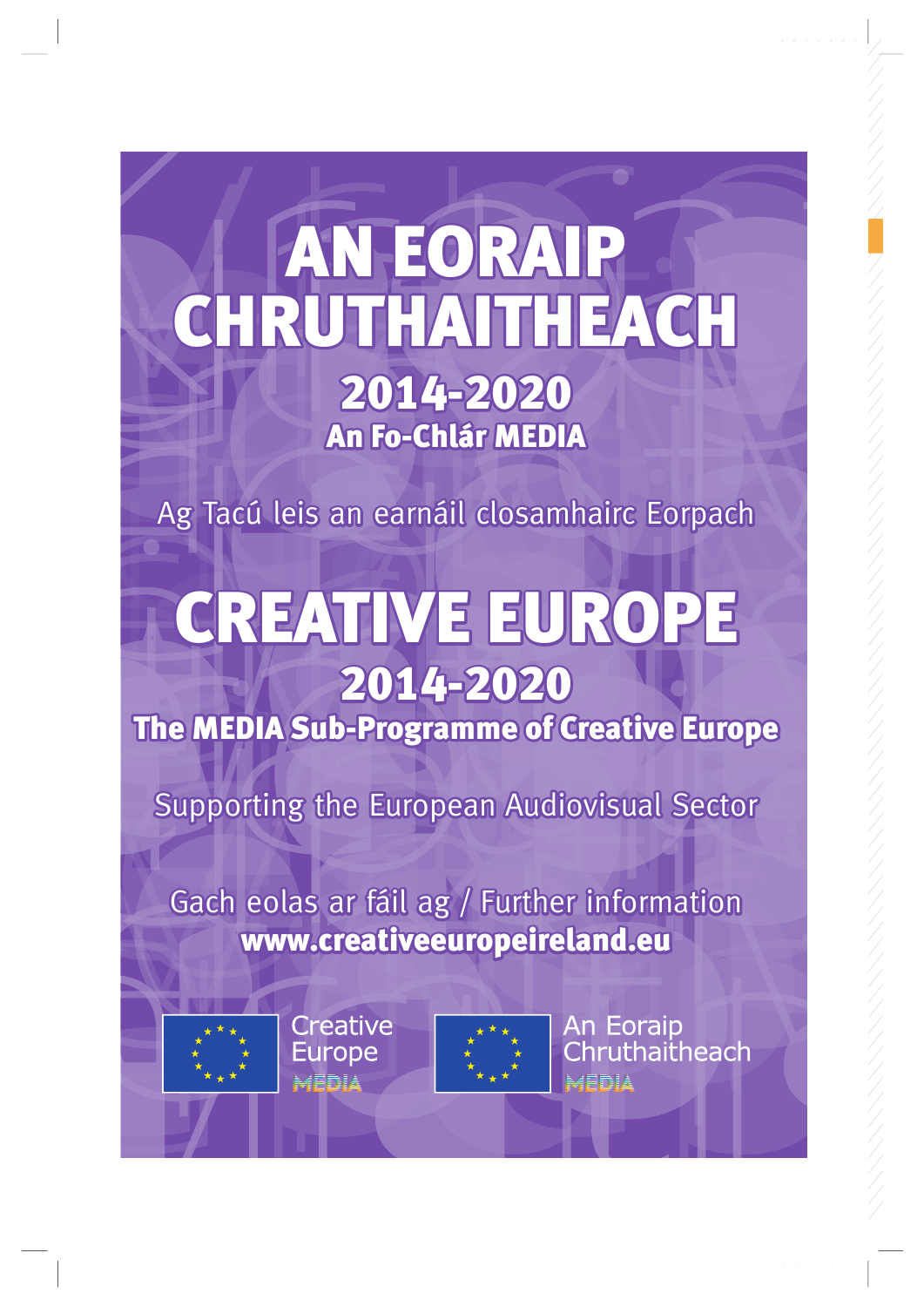### **A Changed WORLD**

We are living in an era that has seen the greatest shift in history in our visual literacy. In one lifetime we have gone from being mere consumers of images to authors, directors, editors and critics. The availability of cheap cameras, editing software and other technology has meant a mushrooming of our filmmaking fraternity. Because the probing lens is now a ubiquitous feature of social interaction, anyone at any moment may be called to account, not with mere hearsay, or maybe witness testimony, but with real images.

The glorious thing about technology is that it's the gift that  $\tau$ just keeps on giving: instead of having to choose between content and an aesthetic, the films that are coming out from independent filmmakers are rendered from a huge palette and are beautiful and profound.

In line with these dynamics of production and consumption, the dominant strand in this year's programme is the most fundamental of all commodities – FOOD. We are showing remarkable films like Canned Dreams on the madness of global food trade, and Food Chains that looks at the human cost of our food supply. We will examine the origins of some of our foods in Meat and Milk, a film about the closeness of the relationship between cow and man, and My Name is Salt, an exquisite story of migrant salt harvesters. This is a strand that will open up great debate – and this is ultimately what Guth Gafa is about, creating a platform for discussion.

Based jointly in the tiny remote village of Malin, County Donegal and in Kells, County Meath, Guth Gafa draws on these communities to give a frame to this international line-up. It's a perfect illustration of a different kind of globalization, embracing the small and precious in a massively geared and ruthless world. Guth Gafa champions movements and activists fostering empowerment and the films shown over our seven year history have been windows on the evolution of a peoplecentred film culture. The current wave of finely crafted films focussing largely on human rights is validation of our founding identity – Guth Gafa... Captive Voice.



**Neasa Ní Chianáin** and **David Rane** Festival co-directors

Guth Gafa International Documentary Film Festival began in 2006, and presents nearly 30 feature length and short documentaries every year. Every director of every selected film is invited to Guth Gafa to present their work and to participate in postscreening Q &As with the audience.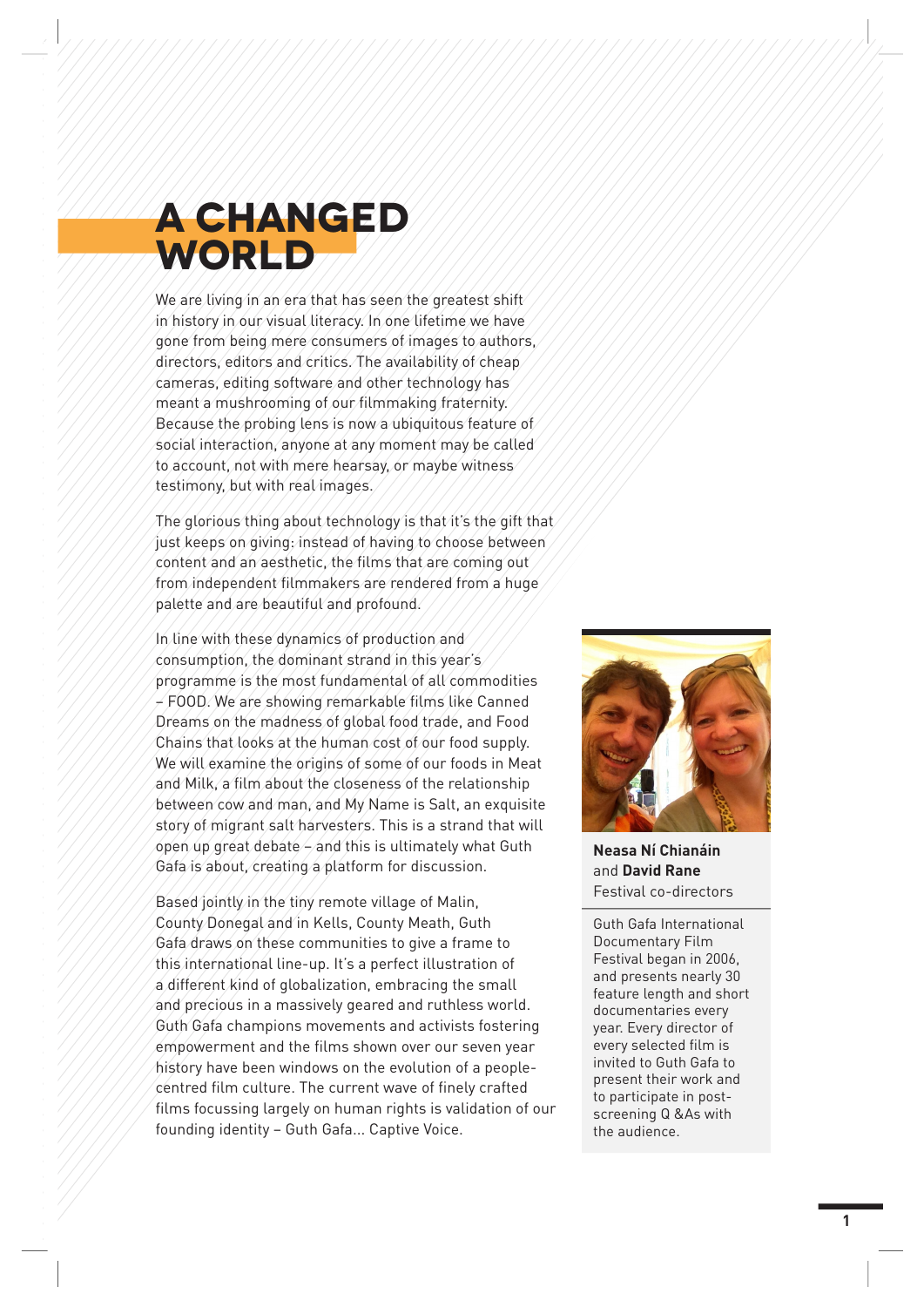#### **MAIN PARTNERS**